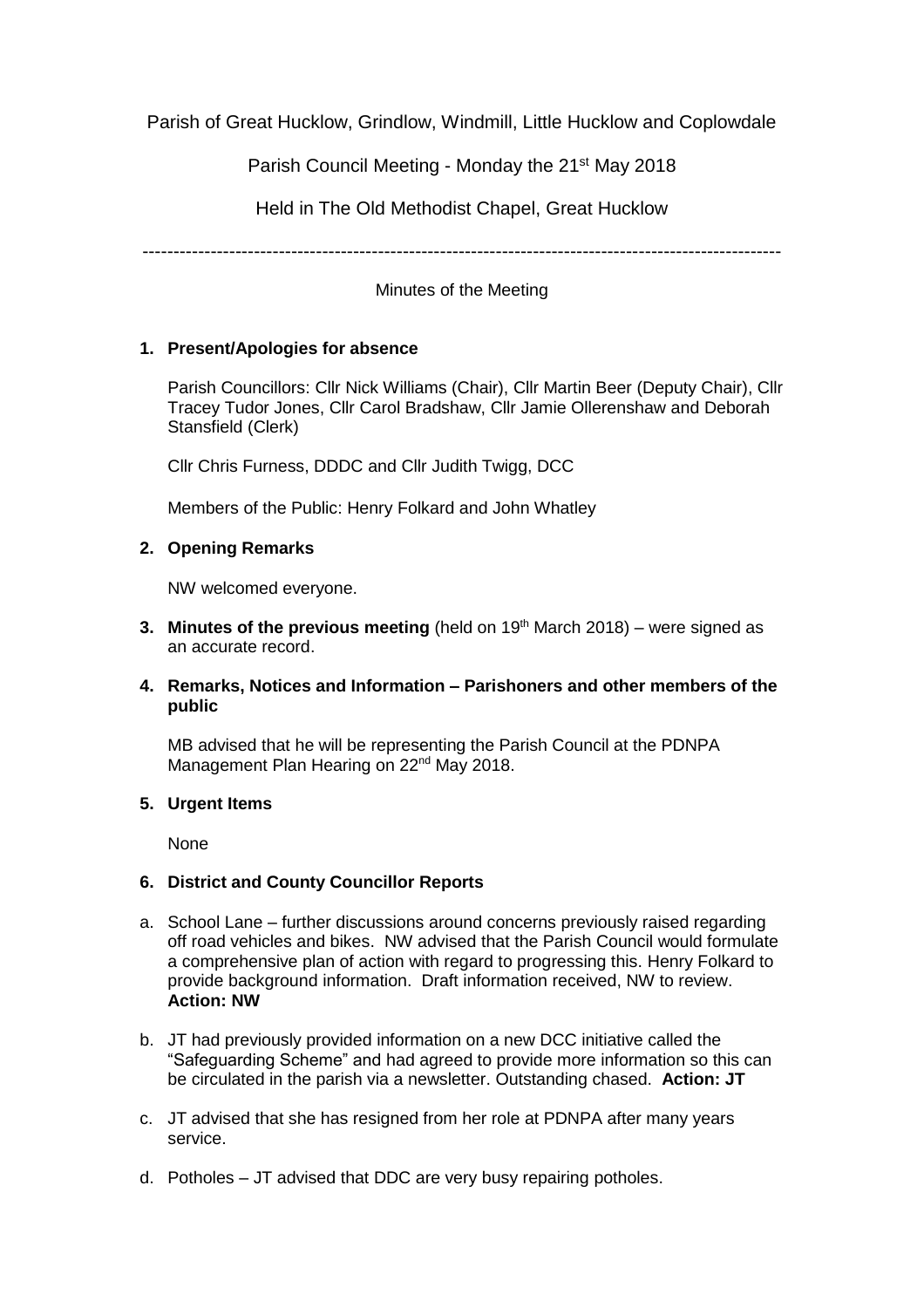e. JO advised that the extensive damage and potholes on the Causeway had still not been rectified. JT agreed to raise with Highways. **Action: JT**

In addition DS to raise as an issue with Andy Yates. **Action: DS**

- f. Heavy Goods traffic Little Hucklow CB asked if a "No Through Road for Heavy Traffic" sign could be placed in Little Hucklow as many heavy lorries are travelling through the village and up Forest Lane. JT agreed to raise with Highways. **Action: JT**
- g. Collapsed area Little Hucklow CB advised that there is a collapsed area near the chapel in Little Hucklow which has had cones placed around it but no repair work looks to have been started. JT agreed to raise with Highways. **Action: JT**
- h. Waste bin Little Hucklow Cllr Chris Furness had previously agreed to investigate the possibility of a waste bin. CF advised that the survey regarding this remains ongoing. **Action: CF**
- i. Waste bin Great Hucklow DS advised that a further request from a parishioner had been made re an additional bin for the new bus stop at the bottom of Dyrty Lane. It appears that because of DDDC cuts (need to find cuts of £1M over the next 3 years) this would be unlikely to be granted. Costs for a bin and the associated service charges were requested to assess the viability of the Parish Council funding this. **Action: CF**
- j. Waste bags CF advised that due to cuts DDDC will now be charging for black waste bags, however, green recyclable food caddy bags would still be provided FOC. TTJ advised that Grindlow had not received caddy bags for this year as yet, CF to investigate. **Action: CF**
- k. Snow Ploughing CF confirmed that DCC had provided the additional snow ploughs working in the area in recent weeks. NW suggested that a letter of thanks to those involved would be appropriate. Completed.

#### **7. Actions Arising from Previous Minutes**

- a. Noticeboard for Little Hucklow to organise placing in situ once the weather improves. Outstanding. **Action: JO/TTJ**
- b. Registration of Parish owned land following discussions with DALC DS has now contacted Land Registry regarding the process of registration of the land and associated costs. Each individual piece of land currently has to be registered separately at a cost of £30 (land value up to £80K) together with an inspection cost of £40. Two possible routes can be taken –Adverse Possession or First Registration. There is potential to amalgamate several areas into one but not usually at first registration, however, following discussions it seems there may be scope to do this. Councillors resolved that a budget of £500 be allocated to the 2018/19 budget with the view to try to register the main pieces of land in Great Hucklow and Little Hucklow in this financial year. Outstanding. **Action: DS**
- c. Visit to Milldam Mine, Great Hucklow to rearrange April/May time if possible. DS confirmed that she had sent an email , however, no response had been received. DS to chase. **Action: DS**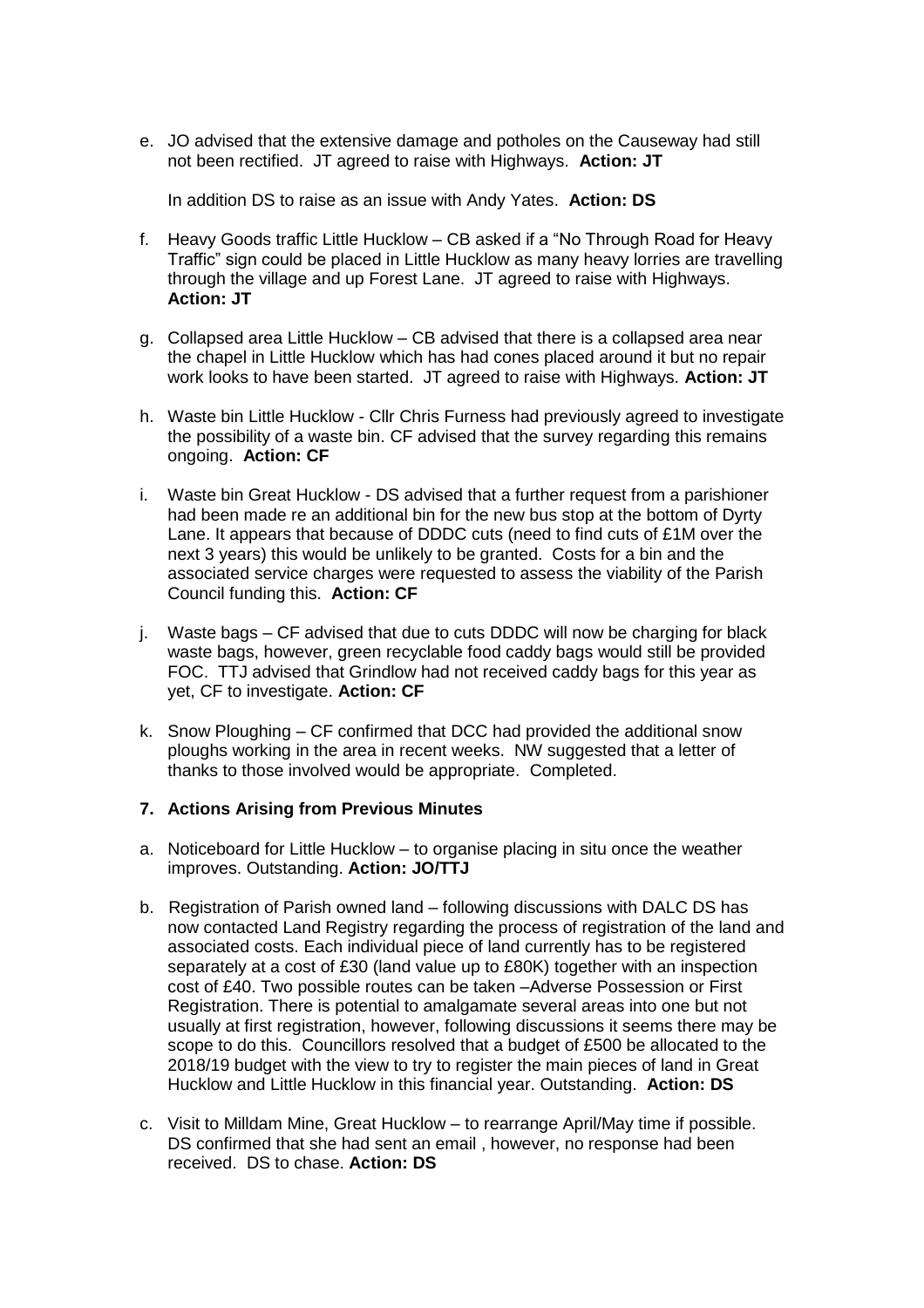- d. Saplings in grass verges Little Hucklow –CB had previously advised that a number of saplings are growing in the verges and these need attention. A quotation has now been received and this was discussed. DS advised that PDNPA had now provided their guidelines with regard to permissions required. It was agreed that that further information should be sought regarding any land owners permissions being required. Feedback received is that we don't need any further permissions, it was resolved that arrangements be made with J Warriner to go ahead at the previously quoted total cost of £150.00. **Action: DS**
- e. Data Protection Regulations

Further GDPR guidelines received from DALC - MB to review. **Action: MB**

Privacy Policy – DALC have provided draft Privacy Policy templates. MB to review. **Action: MB**

All recipients of the Parish Newsletter have been advised that they need to formally sign up again for the newsletter, a further general reminder and individual final reminder to be sent prior to May 25th. **Action: DS**

f. Track to Burrs Farm – an email had been previously received from a local resident regarding the track in Great Hucklow from the main road across frontage of activity centre and Milldam House up to Burrs Farm being in very poor condition. NW advised that he has been in contact with Milldam mine and action agreed. Ongoing. **Action: NW**

## **8. Correspondence and Circulars**

All correspondence/circulars received had been circulated to Councillors on receipt. Items of interest as follows: -

- a. Notification of PDNPA Development Plan Hearing  $-22<sup>nd</sup>$  May 2018, MB to attend **Action: MB**
- b. Minerals Local Plan Consultation documents received.
- c. Zurich Insurance renewal received premium remains unchanged from previous year £257.60. Councillors unanimously resolved to renew. **Action: DS**
- d. PPPF Day will be held on Saturday 29<sup>th</sup> September 2018
- e. DCC "50 ways to make food go further" campaign information received for newsletter and noticeboards. **Action: DS**
- f. RBL Poppy Day letter received re sale of large lamp post poppies for 2018 campaign.

## **9. Finance**

a. Bank Account Balances – current account: £6452.50 as at 30 04 2018. Spreadsheet detailing all transactions was circulated at the meeting.

Payments made since last meeting as follows: -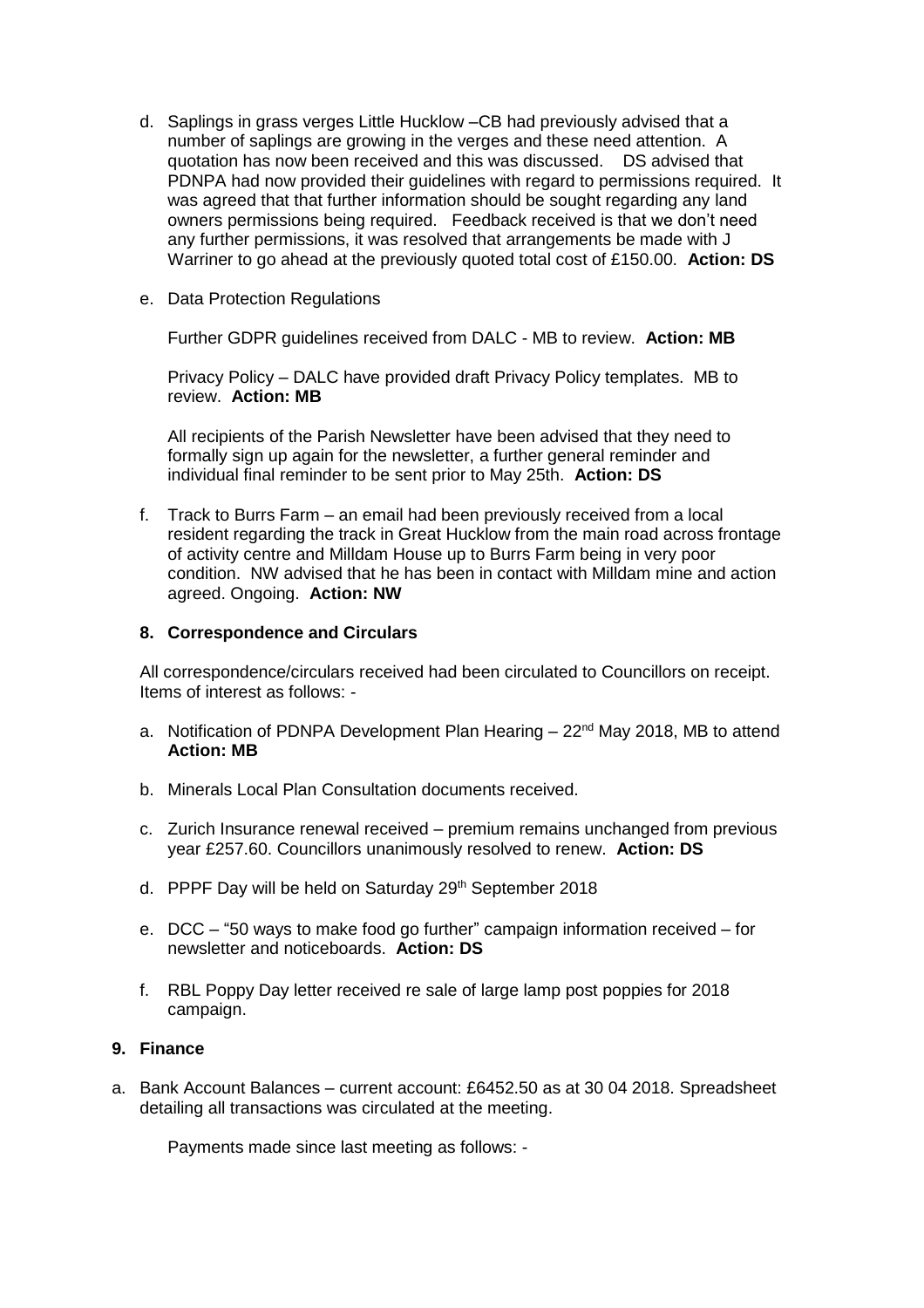£448.80 – Clerks salary December 2017 to February 2018

Income received since last meeting as follows: -

- £18.00 sale of salt over winter period
- £4635.00 precept for financial year 2018-2019.

Payments approved for payment: -

- £50.00 Jo Taylor in respect of internal Audit fee
- £257.60 Zurich Municipal in respect of insurance renewal
- £60.90 + VAT X2Connect in respect of purchase of defibrillator signage for GH phone box
- £93.49 + VAT Dulux Decorator Centre reimbursement to DS in respect of purchase of paint for GH phone box
- b. Precept 2018/19 DS confirmed that this has been received.
- c. Grass Cutting Contracts DS advised that these had now recommenced and copies of contractor's new insurance certificates have been requested.
- d. Internal Audit DS advised that this had now been completed by Joanne Taylor and that our systems of internal control meet the needs of the council to a good standard and no issues were raised.
- e. External Audit DS advised that we are no longer required to submit documents to an external auditor, however, we do have to submit an exemption certificate and display documentation on the website and noticeboards as before. **Action: DS**
- f. External Audit discussed and reviewed the Annual Governance Statement for the financial year ended  $31<sup>st</sup>$  March 2018 and this was unanimously approved. To be displayed on website. **Action: DS**
- g. External Audit discussed and reviewed the Accounting Statements for the financial year ended  $31<sup>st</sup>$  March 2018 and this was unanimously approved. To be displayed on website. **Action: DS**
- h. Clerk's Job Description and Contract requires annual review, NW provided a revised version for DS to review. Outstanding. NW and DS to meet to finalise. **Action: NW/DS**
- i. Great Hucklow Relief in Need Bank Account deposit account now closed and finds transferred to the current account.

It had previously been resolved by Councillors that these accounts should be closed and the proceeds donated to the Nightingale Centre "Send a Child to Great Hucklow Fund". Further discussions took place and NW proposed that this should now be implemented, TTJ seconded. NW to discuss with Nightingale Centre Manager. **Action: NW**

Agreed once completed the bank account needs to close and Charity Commission needs to be informed. **Action: NW/DS**